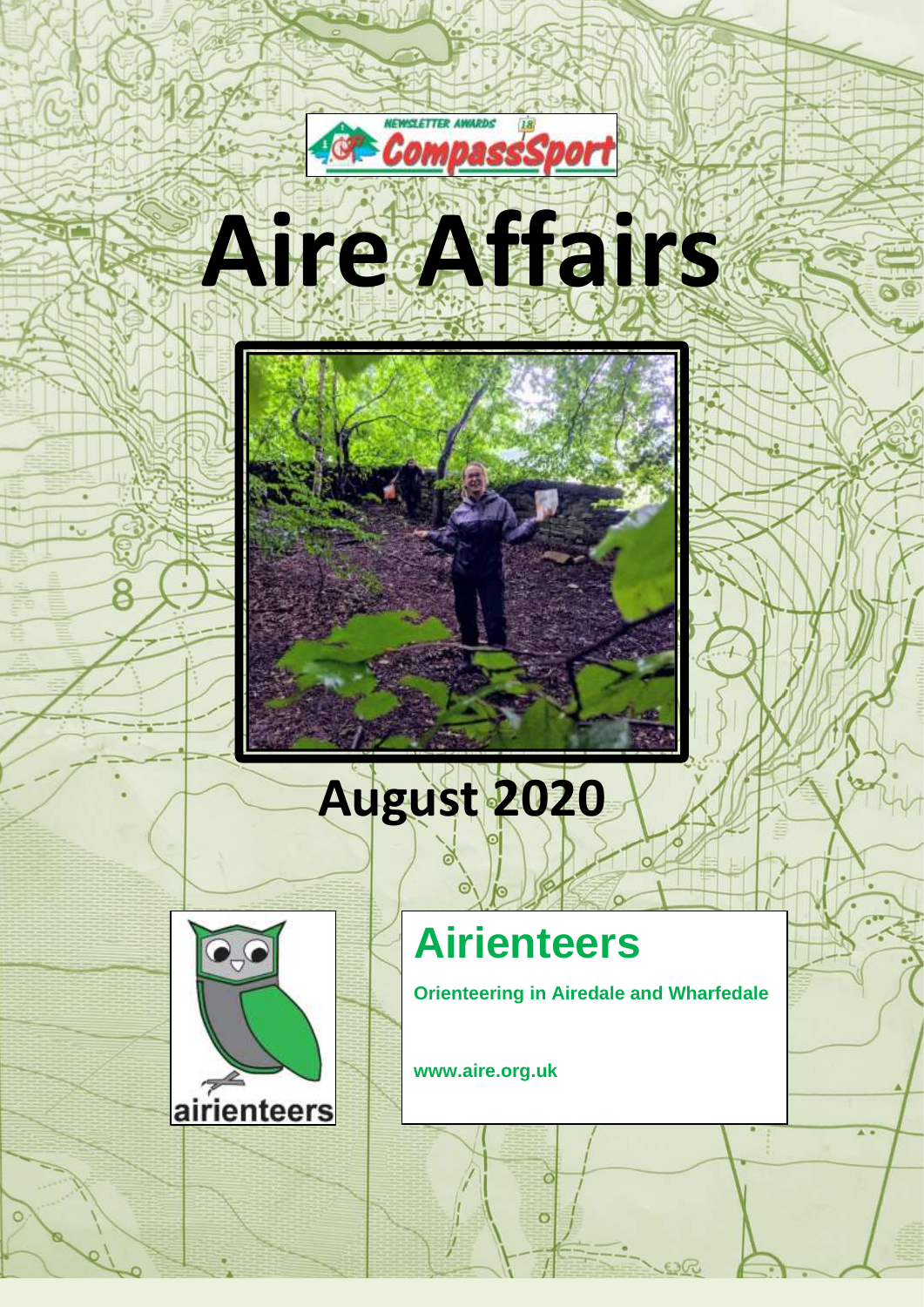

### **Contents**

**AIRE AFFAIRS** is the Club's official magazine and is available on our website www.aire.org.uk and via e-mail/paper format to all members and interested parties.

#### **CONTACTS**

| <b>CHAIR</b>                   | David Williams | chair@aire.org.uk            |              |
|--------------------------------|----------------|------------------------------|--------------|
| <b>SECRETARY</b>               | David Alcock   | secretary@aire.org.uk        | 07989 563588 |
| <b>TREASURER</b>               | Peter Jones    | treasurer@aire.org.uk        |              |
| <b>FIXTURES</b>                | Chris Burden   | chris.burdenATbtinternet.com | 01274 583853 |
| <b>MEMBERSHIP Ian Marshall</b> |                | membership@aire.org.uk       | 01943 862997 |

The cover photo shows novice orienteer Nicole enjoying AIRE's first event out of lockdown at Roundhay.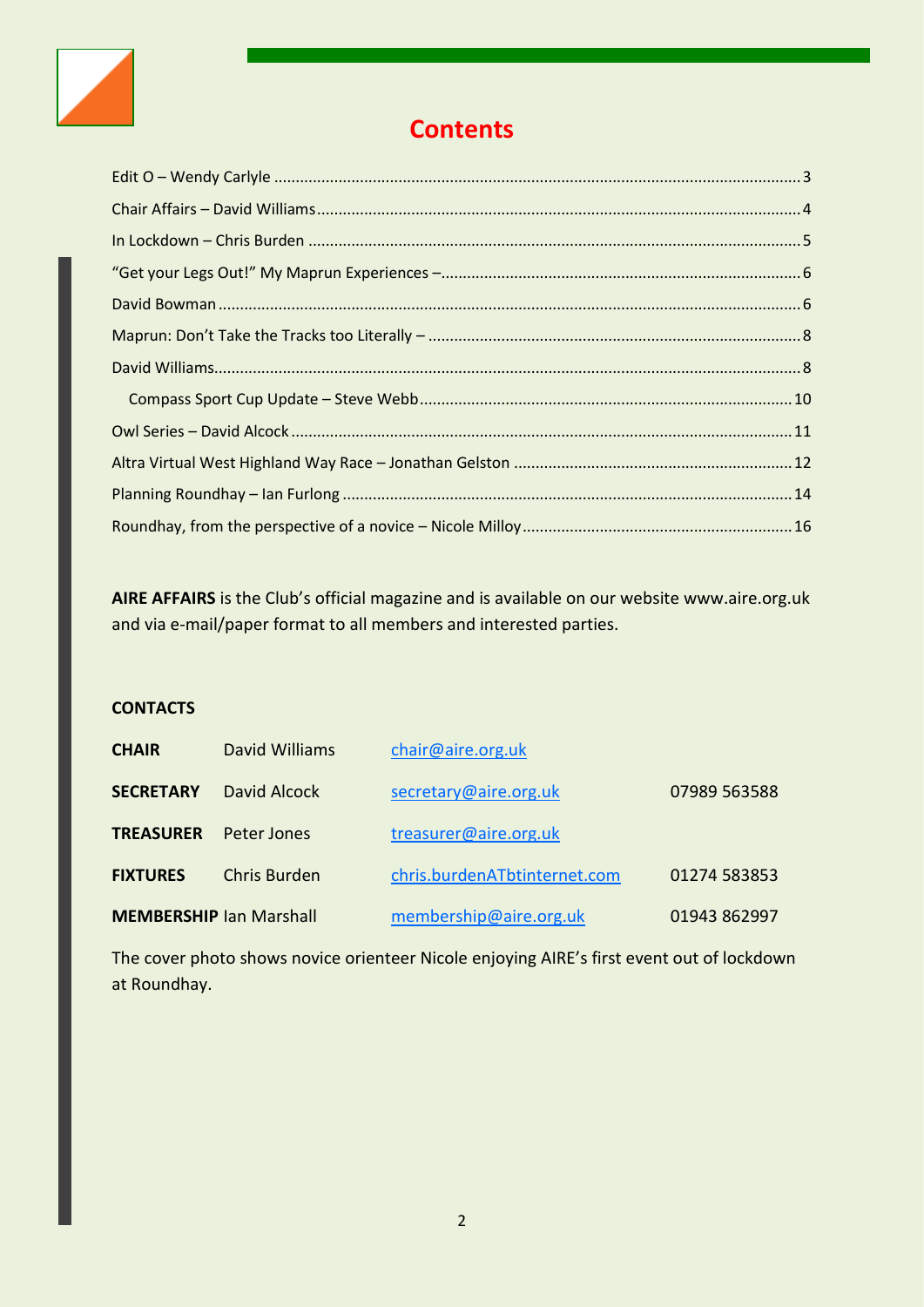

#### **Edit O – Wendy Carlyle**

<span id="page-2-0"></span>As I left our socially distanced car at Skipwith I said to Tony, 'Can I remember how to do this?' The answer afterwards, just about, but it didn't prevent me having a great time out there. There were the usual distractions; a disturbed hare keeping pace with me through the woodland; several changed decisions which sent me in to the rough and my own unique route choices but what the heck, wasn't it good to be doing it again?!



We were conscious not to linger socially but it didn't stop us greeting 'old friends' and re making those connections. I timed my arrival at the start to avoid hanging around too long and enjoyed the few minutes before the well organised off catching up with Barrie and Jill, then I was into the woodland and nothing had changed. Once on my course the only time I had to think about Covid was when giving a family out for a walk a wider berth than usual and I actually didn't think about the virus, I just automatically went further out, now conditioned in to a different way of doing things.

It was smashing out there: the usual problems to solve – is that marsh or just rough terrain? Do I go around the path or cut across? Why have I ended up at no.6 before no.5? What are those creatures crashing around in the head high bracken a few feet away (I never did find out!) Where is that pit?! See my Strava trace for the headless chicken moments.



Thank you to all the contributors to this 'emergent' issue. Hopefully, the next one will be back to bursting with event reports and tales of orienteering derring-do, meanwhile be safe out there!

The photo shows Tony and I 'modelling' our virtual Lagganlia O tops (and our lockdown hairdos!) We obviously weren't in Scotland with the Juniors this year, so they had three days of virtual coaching instead.

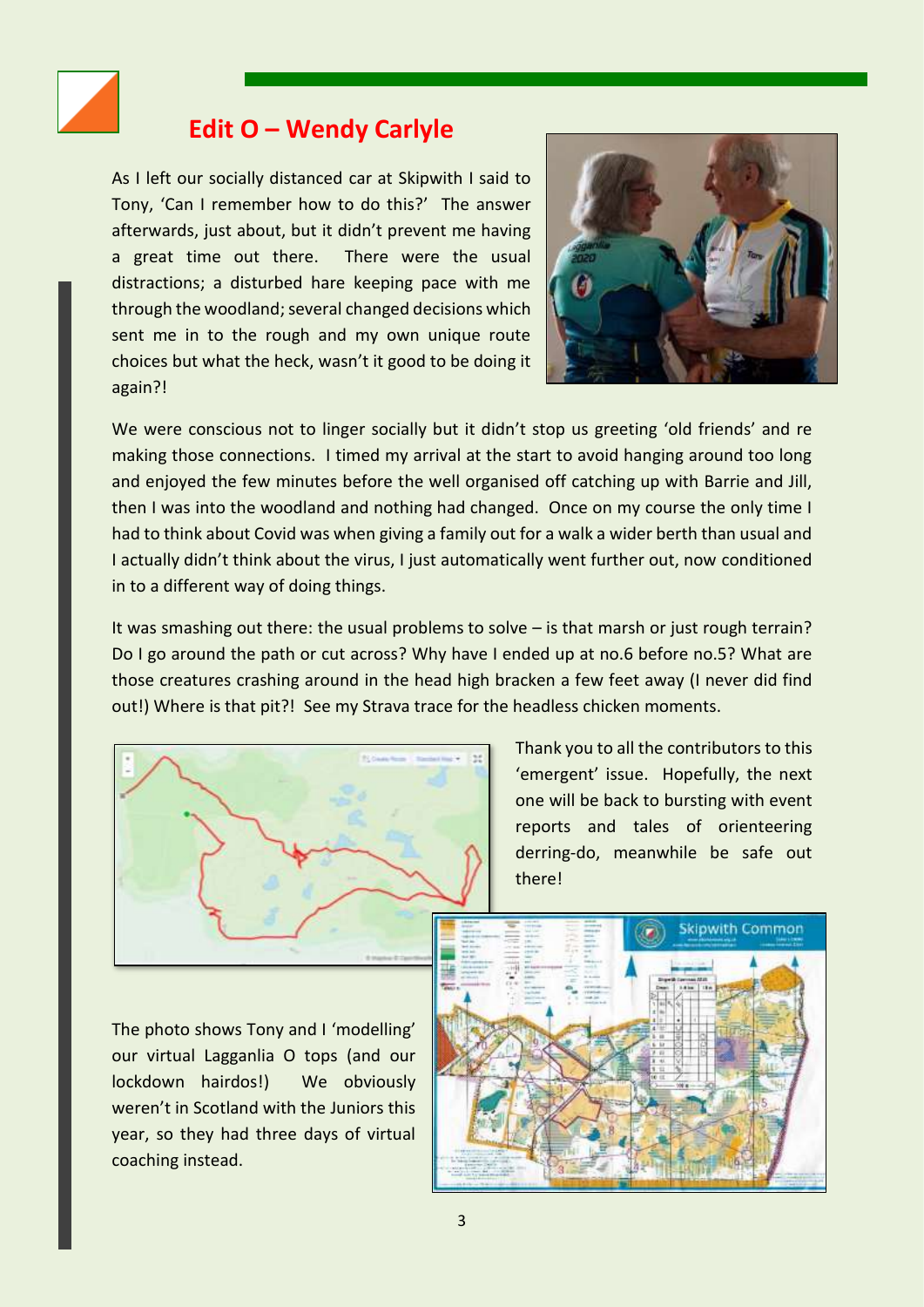

#### <span id="page-3-0"></span>**Chair Affairs – David Williams**

Well, we got our first resumption event last Wednesday at Roundhay Park - but the organiser didn't organise the bloody weather!!

Great support for this post lockdown oversight though with comments including; "I've forgotten how much I enjoy getting wet and muddy," & "Just enough rain to keep you cool".

It was great to see 75 people out despite the conditions. We had to make a number of adjustments in line with British Orienteering guidance to run the event and think we more



or less manged. Overall, the guidance in practice will mean future events will need a bit more volunteer time and missing a few luxuries like loose control descriptions and splits print out. However, I don't think it will severely hinder events up to regional size where a reasonable start window can be made available.

On the upside, complying with guidance has immediately brought forward a couple of useful improvements for future events, with a club online entry form/system and contactless payment at the event. (Thanks Leon)

We are obviously going to try and bring forward other events and return to something like our normal event programme. However, this may not be as straightforward as we would hope. Most of the areas we use are Leeds / Bradford Council owned and both have made it clear that permissions need to be re-applied for events that were put forward originally on the annual programme. If we had chosen a Bradford venue for the restart event it would not have gone ahead. Leeds were extremely helpful in getting the Roundhay Park event off the ground. However, it was clear that we were one of the first organisations pursuing an event and the written permission did not actually arrive until 1030 on the morning.

In practice this will probably mean that we will need to continue with a mix of MapRun events and smaller events at carefully chosen venues.

I believe the Maprun series has been a great success. The technology has its faults and issues as no doubt the articles Wendy will include in this issue will outline (including my own). However, it has allowed us to put together a programme where we have been able to go Orienteering. When there are many sports have not been able to continue/resume e.g. Parkrun. It has been a success because we have had plenty of newcomers undertaking the courses, including a good number of juniors. We have also seen some lapsed members make use of Lockdown time to make a comeback.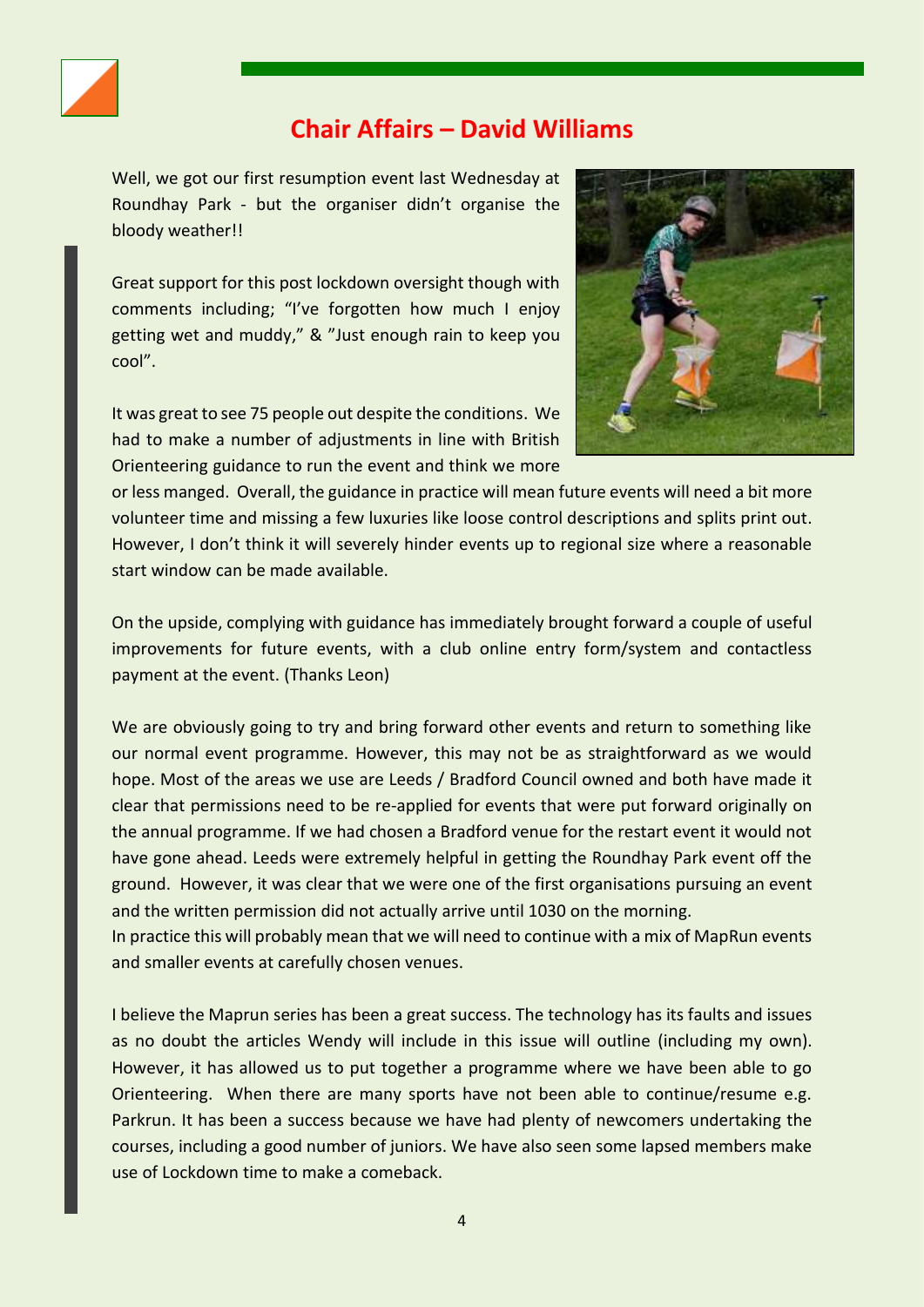

I would particularly like to thank Tony Thornley, Chris Burden, Richard Foster and both Peter Jones' for their great contribution to the MapRun Programme over the summer. They have planned, mapped, georeferenced and redrawn existing maps from scratch to get the events on and build up a portfolio/legacy.

We now have 10 Maprun permanent courses (8 urban 60 minute score courses and the Ilkley and Danefield permanent courses Maprun enabled). We have had seven lockdown series events. If you didn't manage to get to any/all of the Lockdown Series and want to catch up, then they do remain on the MapRun system in the folder: UK > Aire Valley > Lockdown Series 1> event name

To get the events information and print out the map go to the Aire website results page for that event. Look for where it says "reveal" beside pre event information. Press that and all the pre-event information will become visible and accessible.

The next Maprun event is live (to make the results) from 29th August to 6 September on Baildon Moor. The three courses planned by Peter Jones are proper terrain orienteering and I believe it could be the best MapRun event of the summer.

#### **In Lockdown – Chris Burden**

<span id="page-4-0"></span>I'm lucky enough to be writing this in Berlin, where we are indulging ourselves in playing at Grandparenting, having previously had to abandon our planned cycle tour along the German Baltic Coast. We're instead going off with the family to the Mecklenburg Lakes area and walking and cycling from a settled base. It feels like a window of opportunity that may well close on us again before long. (Hope I'm being unduly pessimistic – although as I write I hear of further restrictions in Bradford)

It was a bit of a shock to learn that I was, at 72, vulnerable and should stay indoors, as well as socially distance. It didn't take long (about half a day) to conclude that staying indoors was not a reasonable option; very quickly Helen and I were on regular 4 or 5 hours rambles or bike rides, and Irelearned the joys of running around Heaton and Northcliffe with the added bonus that for weeks the local golf course was there to be used. Helen's even done a few runs – but I can't claim she finds it enjoyable. She can't wait to get back in the gym.

All this was particularly enjoyable early on, as we found we had the high places virtually to ourselves. Even places like St Ives were devoid of people.

In the first month some pre-survey mapping was done, but the daily torrent of orienteering related emails almost totally dried up. After that I had a good month or more of no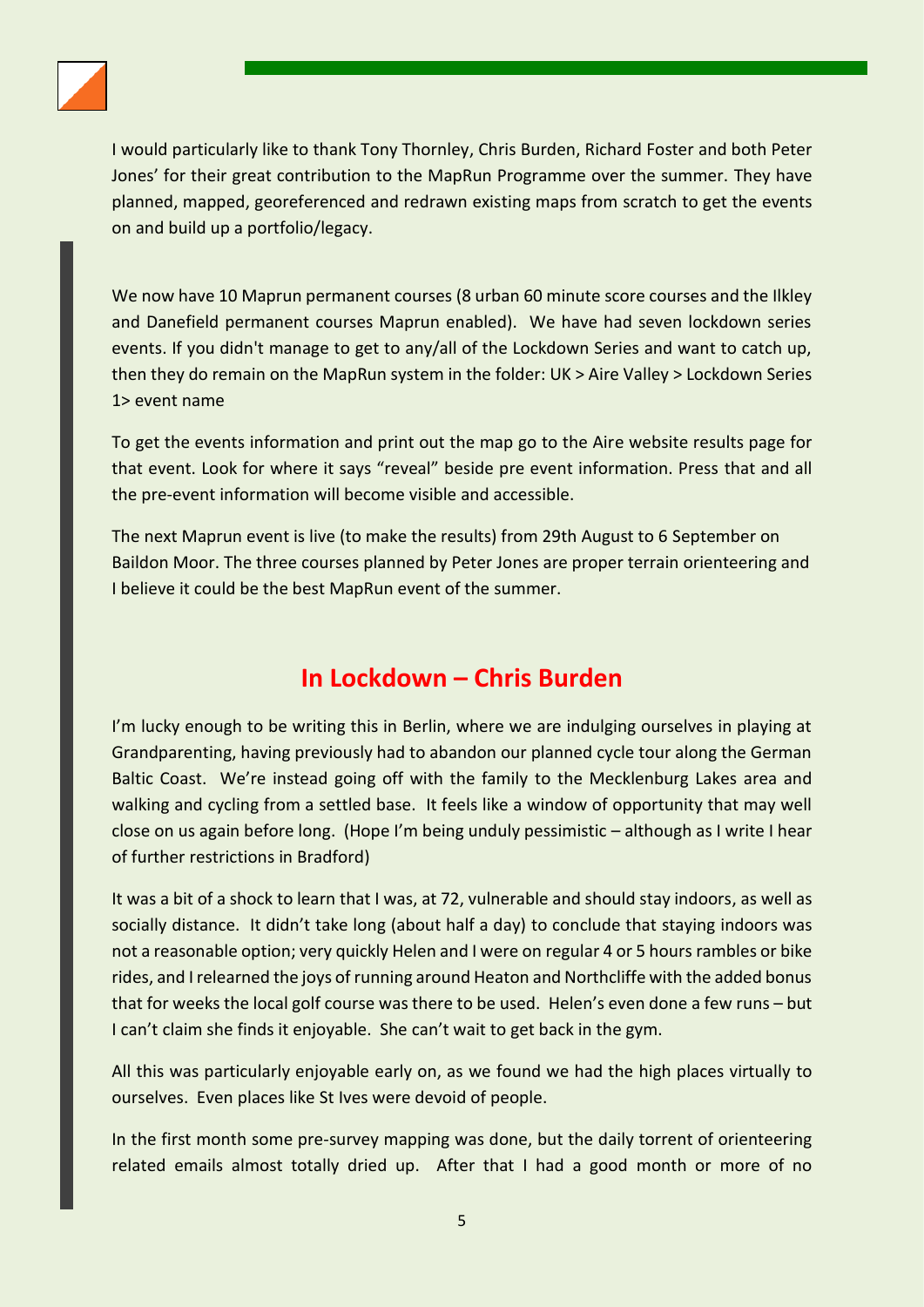

orienteering activity and thoroughly enjoyed it  $-$  and then along came Maprun. This has necessitated the learning of a lot of new tricks in preparing maps and courses. But almost perversely, the closing down of orienteering has given me the opportunity to exercise far more than previously with less time spent huddled over a computer.

Activity has gradually become more normal; meetings with Matt and his family in the Peak District initially and later in our respective homes, cycling with the usual cycling group, extending our rambles ever further away from base, even a drink outside a pub, Helen off walking with her friends. The one thing that has changed is that instead of running at night, doubtless the legacy of pre-retirement days, I have enjoyed running during the day and will probably continue with that.

(I understand that Chris and Helen had an interesting return from Berlin via the Netherlands and look forward to hearing about that particular adventure in the next issue! Meanwhile, two AIRE Davids give us their thoughts on Maprun. Ed.)

#### <span id="page-5-0"></span>**"Get your Legs Out!" My Maprun Experiences –**

#### **David Bowman**

<span id="page-5-1"></span>The Covid-19 pandemic has clearly turned our lives upside down in the last five months. My heart goes out to those who have lost loved ones or are living with the long-term effects of the virus. Lockdown has imposed great isolation on some and has been incredibly tough for others dealing with home schooling, home working or job loss. In spite of all this and the cancellation of all organised orienteering races for so long, I have found that lockdown brought some unexpected benefits: the instruction to exercise for an hour a day got me out running more than ever, enjoying the lovely weather in April & May and (re)discovering all the footpaths in my local area. And then I was delighted when Airienteers published the superb series of MapRun score races. I've done nine so far, usually on a Sunday (old habits die hard…), and have loved each one. The maps are excellent, the courses are very well planned, and I have found them a wonderful way to explore new villages and districts. Thank you to the mappers & planners!

I always use a printed map, but I deliberately don't look at the course before I start, as I enjoy the challenge of planning the route "on the hoof". This has led to a few races where I've missed out a control and have to double back to get it before the 60 minutes are up. The app is brilliant, the "beep" at each control recreates some of the thrill of our sport, and I have enjoyed reviewing the tracks of other competitors on the results. But it does feel lonely at the finish and I do miss the pleasure of huddling around a map, comparing routes with others.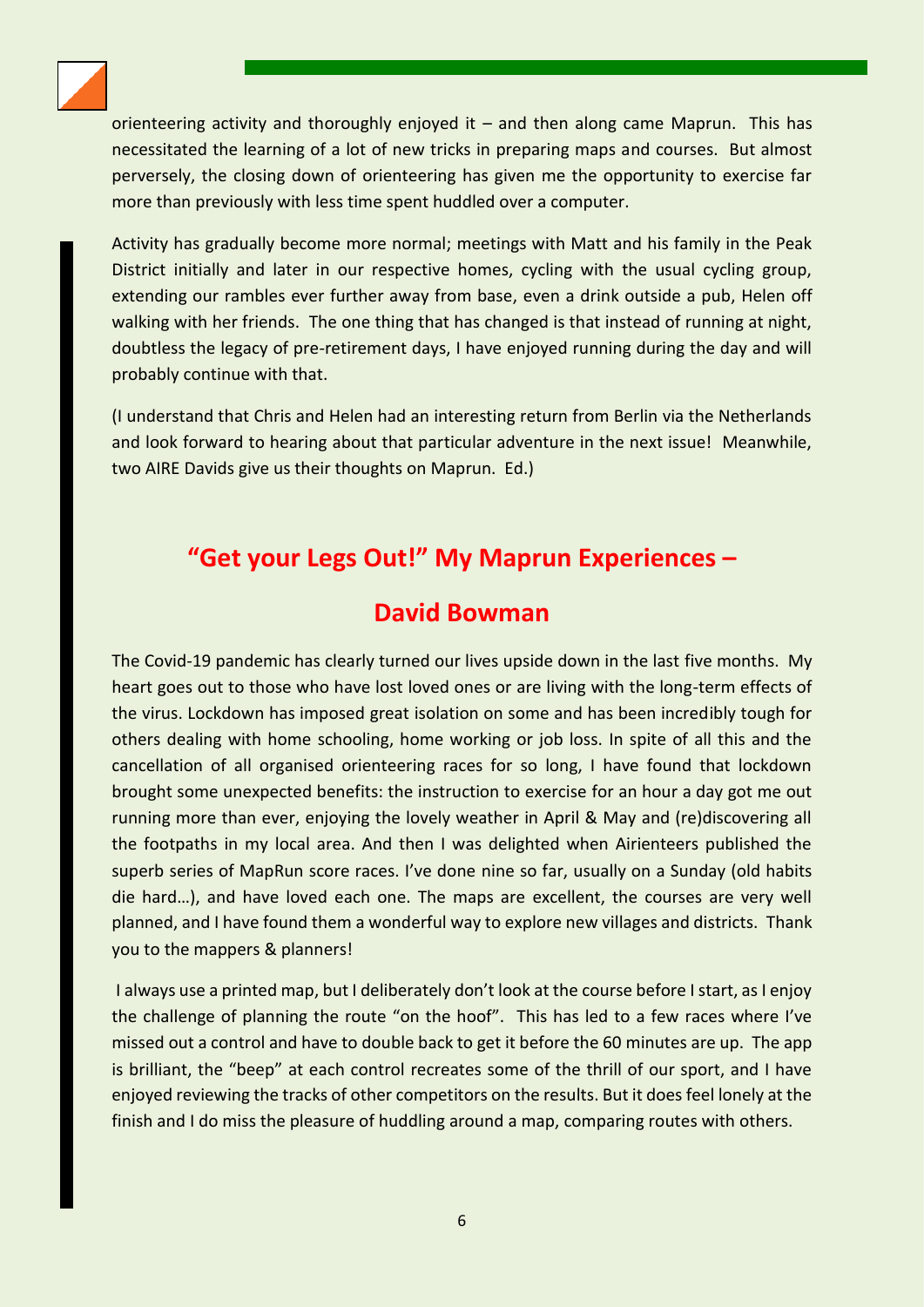

Each race has brought its own contrasts and surprises. Here are a couple that stick in my mind:

- **Headingley** definitely a map of two halves. The western part took me through the tightly-packed terraced streets of student-land, in the shadow of Headingley stadium, back alleys strewn with rubbish and broken furniture left behind by the last tenants. Cross over Otley Road to the eastern part and suddenly I was in another world of quiet leafy lanes with Victorian villas and secret ginnels.
- **Idle & Thackley** I made the mistake of doing this on a warm Saturday evening and wearing short running shorts. At one point I found myself fighting through nettles and squeezing through a barbed wire fence as a couple of horses galloped towards me across a field (unintended OOB?). Then to get back to the finish I had to run through Idle village, past several busy pubs. As I passed one establishment, a group of women emerged onto the street, tottering on their high heels after a few too many drinks. One of them spotted me in the half dark and started up a group chant: "Get your legs out, get your legs out, get your legs out for the girls!". Now that's an experience you don't get at a forest or moorland race!

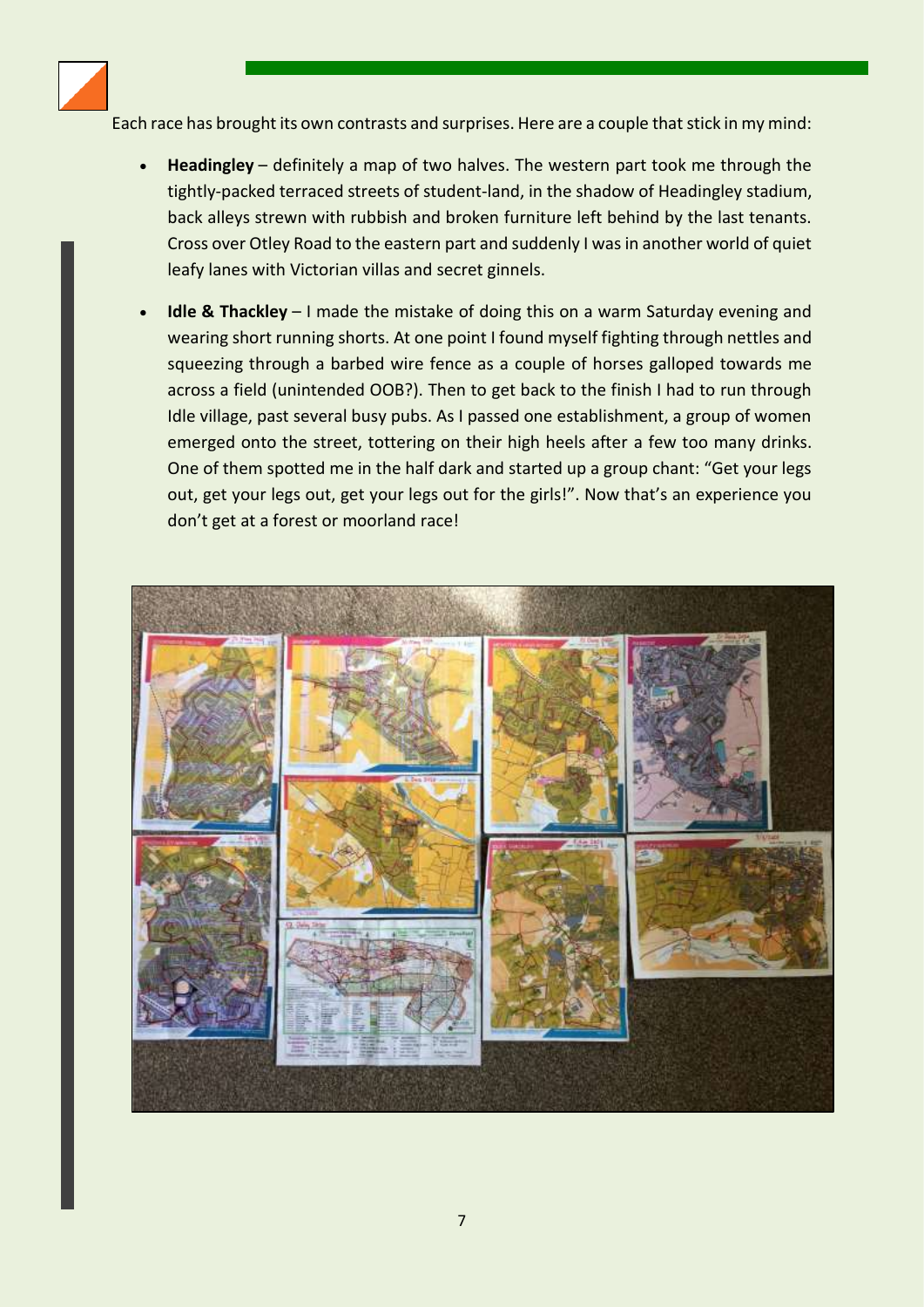<span id="page-7-0"></span>

## **Maprun: Don't Take the Tracks too Literally –**

## **David Williams**

<span id="page-7-1"></span>Being the Club's MapRun Coordinator, I have had the pleasure during the summer of being judge and jury on the results and particularly on reinstating "mis punches" by reviewing the GPS tracks.

The technology, while good, certainly is not faultless and every week has brought its own new lessons to learn about the system and idiosyncrasies to deal with.

For instance I could believe that a group of trees at Lister Park got up and walked about 40 m between Chris and I checking the event and most people running it but amazingly on one day they seem to have moved back again, only to re-migrate for the rest of the event.





It was apparent from the outset that you couldn't take the GPS tracks too literally. **Or should we!!**

If so I believe we have some fantastic free runners in our midst.

Quentin Harding set the fastest time at Holt Park but was this in part due to his run along the roof ridge tops at number seven?





Techniques differ though, Jo Thornley seems to have gone for the ground level route through the houses and gardens around number nine.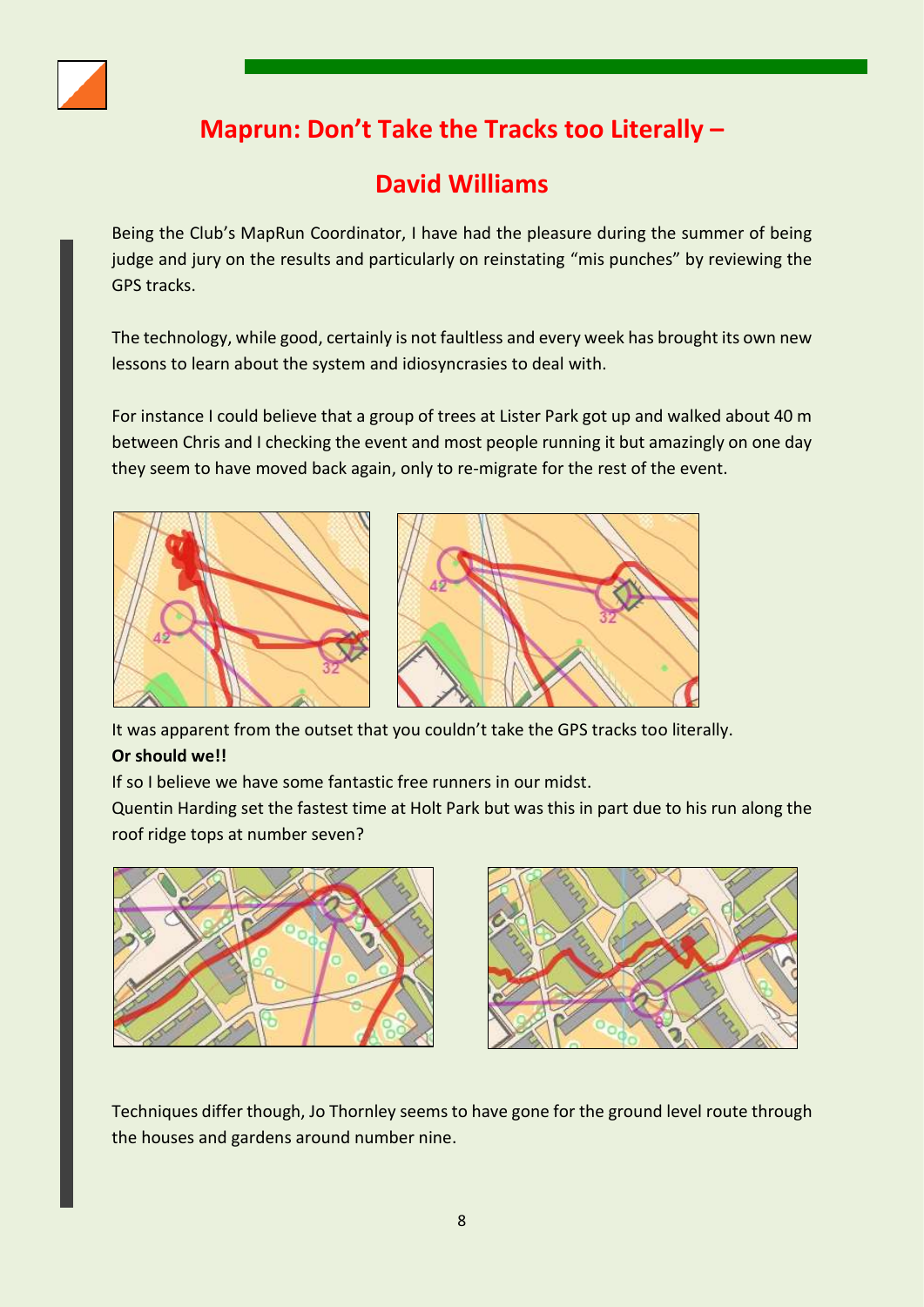

Charlotte Ward set the fastest time at Bramley with International level free running. Taking in Bramley Church on her way to that week's number seven using the north western corner to avoid unnecessary height gain over the spire.





The tracks show us that open water swimming was also a key part of the events. Rob King took to Lister lake.



Ian Furlong went for a dip in the Aire going back into Myrtle Park obviously dismissing the bridge, but did that route choice cost him 16 seconds and the win?

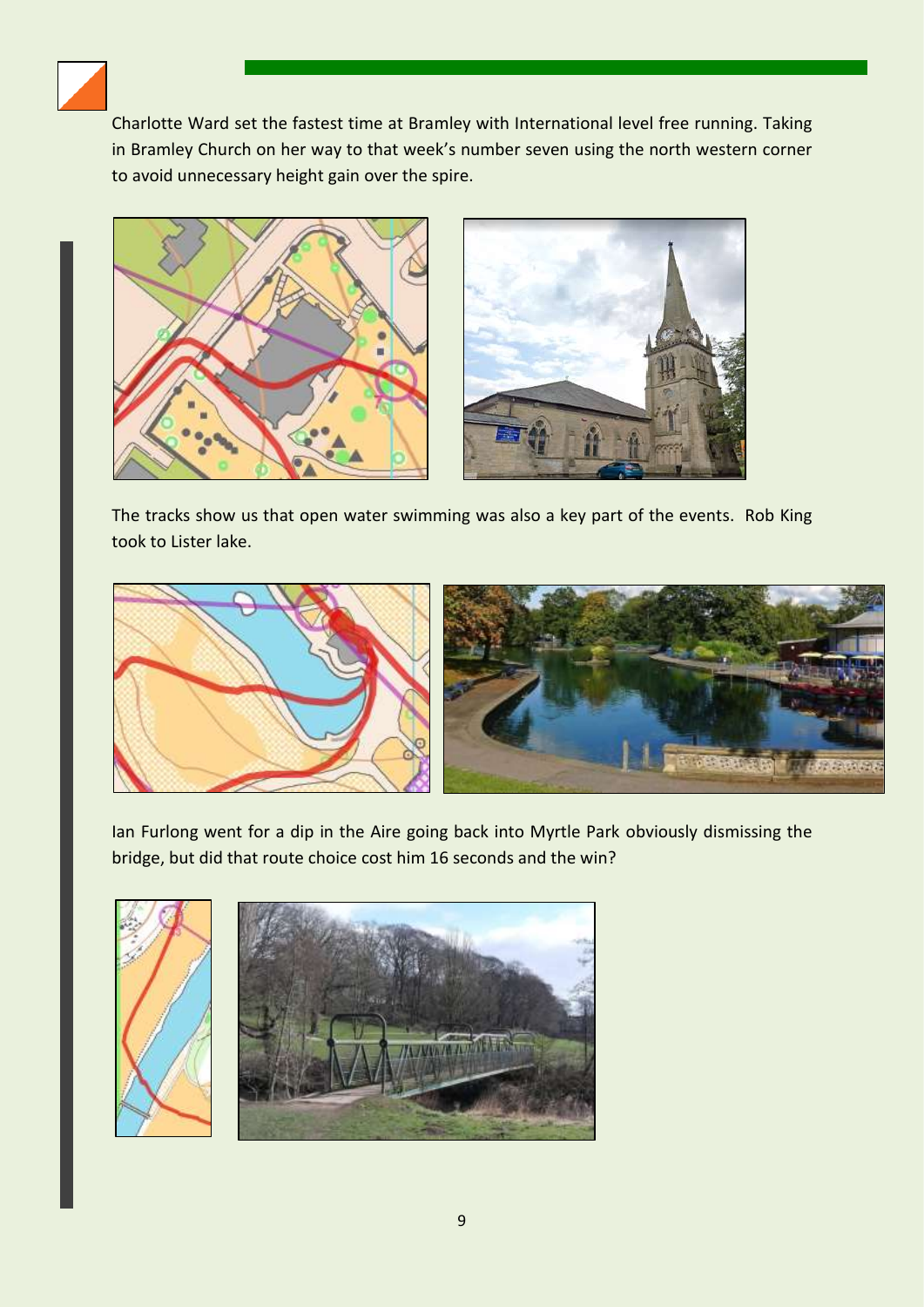

Also at Bingley Dave Murgatroyd decided to solve that mystery - how deep are canal locks?



I was expecting to be able to finish this piece with an example of Lemmings going over the Cow and Calf. Unfortunately, a combination of good local GPS and TT's georeferencing mean I can't. The majority of the time Maprun does work very well. And when it doesn't it is normally easy to spot and correct errors.





#### <span id="page-9-0"></span>**Compass Sport Cup Update – Steve Webb**

Steve has received the following information from the CSC Co-ordinator:

To the Club Captains of all Compass Sport Cup Finalists: The Compass Sport Cup Final was due to be held in Sutton Park on Sunday 18 October 2020.

The organisers, Octavian Droobers advise that: "Due to restrictions on the use of Sutton Park during the virus crisis the Final will not be taking place there in October."

Sutton Park are not permitting any public events and like many outdoor venues have a higher degree of use."

Alternative options (dates and/or venues) are being explored by the CSC committee."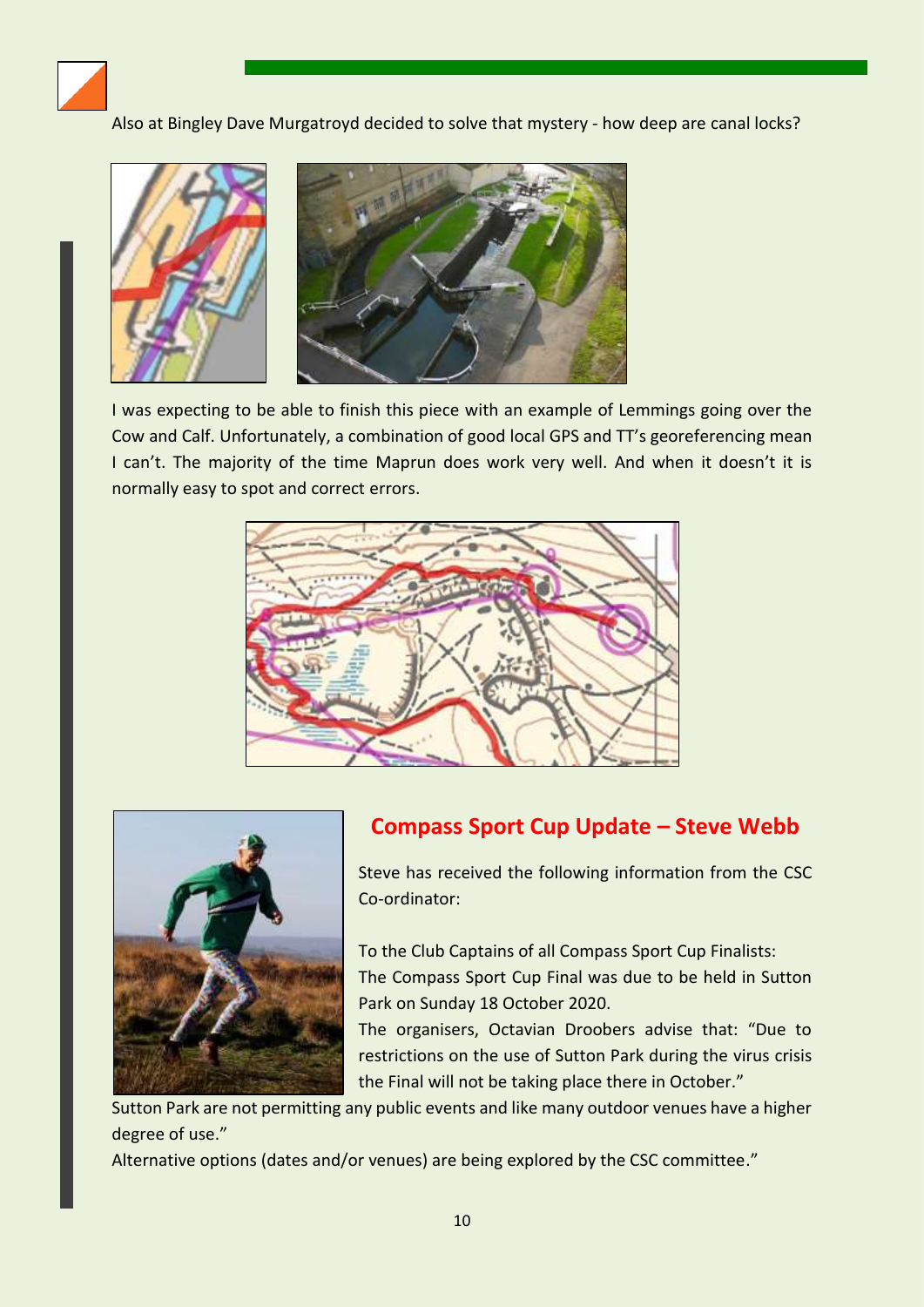<span id="page-10-0"></span>

#### **Owl Series – David Alcock**

After a great VIRTU-OWL Race Series Great Owl Running is going actual!

In 2020 We have all been faced with uncertainty and I'm sure most of you reading this have had races cancelled this year (including our very own Holly Hustle Race). It's fairly unlikely we will see anything close to normal for a wee while so this is our chance to try something a bit different, to adapt our racing into a 2020 format.

All you'll need is a pair of shoes and a Watch or smartphone with an app capable of reading GPX files (many are available, I recommend OS Maps). If that's not your bag you can plan your route in advance and print a map or follow the route descriptions provided. Remember, you have a big window to log your run on these courses so you could always do a recce beforehand!

The 2020 GPX GP Races…

#01 The Roundhay Rumble - short trail, opens 1 August #02 The Dick Double - medium fell, opens 15 August #03 The Billing - medium trail, opens 29 August #04 We Need To Talk About Chevin - medium fell, opens 12 Sept #05 Wild West Park - short trail, opens 26 Sept #06 The Wykebeck Way - medium road, opens 3 Oct #07 The North Leeds Trail Marathon - long trail, opens 3 Oct #08 Bramley Fall - short trail, opens 17 Oct #09 The Holly Hustle - medium trail, opens 31 Oct #10 The Wee Hustle -short trail, opens 31 Oct #11 The Harewood Heist - long trail, opens 31 Oct #12 No Fly Zone - medium trail, opens 14 Nov

You'll be pleased to know these are not 'virtual' races. These races take place on an actual course that will be 'opened' at intervals and throughout the rest of 2020 and you can run them whenever you want, submit your time online and score points on our leaderboard!

Interested? more info [here](https://nam04.safelinks.protection.outlook.com/?url=https%3A%2F%2Fgreatowl.us15.list-manage.com%2Ftrack%2Fclick%3Fu%3Db0de03d6bdb25a7e4348a04e5%26id%3D8233743c1c%26e%3D3d53c17959&data=02%7C01%7C%7Cfd677b6ad44445add0c708d82fa3a5d9%7C84df9e7fe9f640afb435aaaaaaaaaaaa%7C1%7C0%7C637311727193002376&sdata=TDZYp9aYmhrkiU2sIiQuIU1ThAESE%2FUbLJPaqaxPX4k%3D&reserved=0)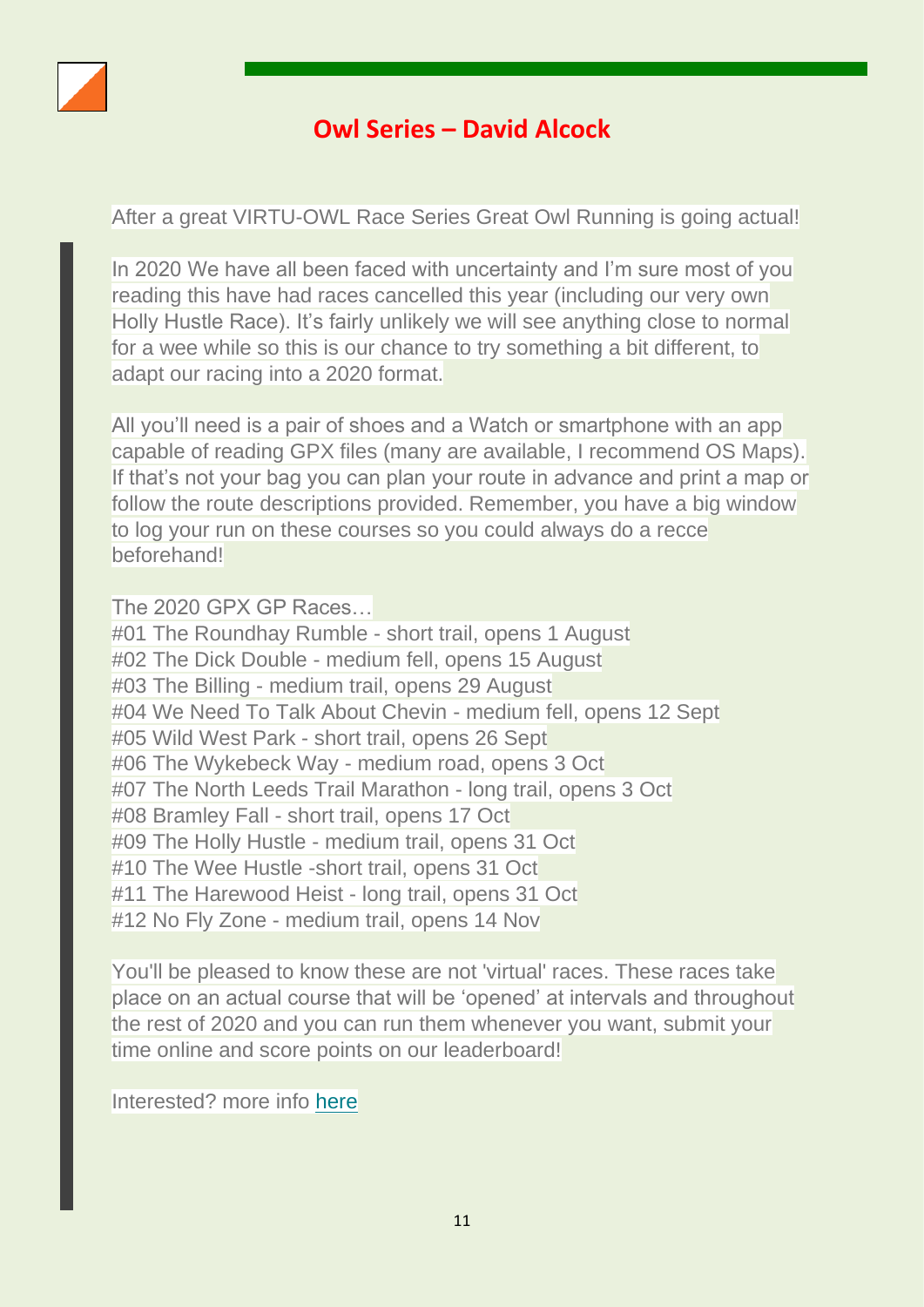

### <span id="page-11-0"></span>**Altra Virtual West Highland Way Race – Jonathan Gelston**

As I am sure most people have seen, many events that were organised for this Summer have been cancelled. However, a number of these were re-vamped to be 'virtual'. That is, you still run the event, with everybody else, however, you sort out your own route and schedule to complete it. That was the case with the Altra West Highland Way 2020. Normally, a 95 mile (153km), 14 000 feet, Ultra event from Milngavie Railway Station to the Nevis Centre in Fort William, with a time limit of 35 hours.

In the Virtual event of 2020, the time limit was 9.5 days, starting Midnight Thursday, 11<sup>th</sup> June and finishing Midday Sunday, 21<sup>st</sup> June. No longer a single stage Ultra event, it still proved a considerable effort to squeeze all of the miles around work and busy schedules alike.

I began with 15.8km on Friday, followed by 21.2km on Saturday (first Half-marathon in



a long time, and also the only one during my attempt), topping off the Saturday with an extra 3.4km after dinner. Sunday was made up of a pre-breakfast 5km and an afternoon 10km.

The plan was to run these 5km runs each day to help break up the distance, however there was one critical oversight. The abrupt increase in average weekly miles is sure to cause injury, and it did!

Monday morning 5km completed the first leg of the race (58km) in 5 hours and 7 minutes, but the success was short lived as the planned 10km run in the afternoon was cut short at 6.1km as my right Achilles could not handle the distance and pace.

Resting up for the remainder of the day led to a very short 1km 'feeler' run on Tuesday to see how the ankle was: not good. No running today.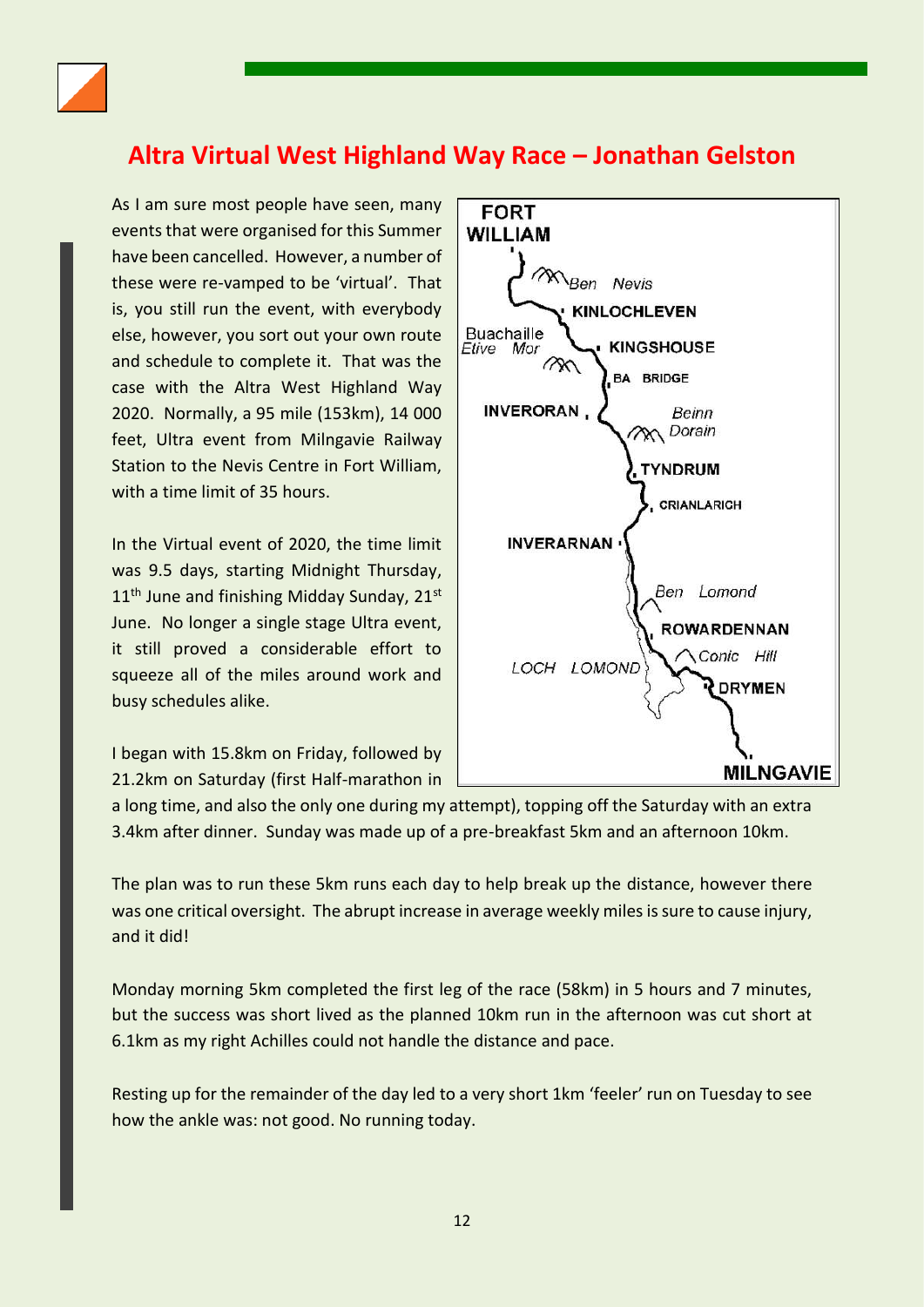



Choosing not to run one day was the best decision, health before success! But it had the consequence of leading to more miles for other days! Almost a Catch 22, can't run but now I need to run more! Undeterred, the only solution: walk.

Not ideal when you want to stay ahead of your friends whom you roped into running the event too as a relay (I couldn't persuade them to do solo entries). Walking isn't a strange sight during the average Ultra event, one piece of advice I was given in the past was, "only a madman runs uphill!"

Finding an ankle strap on Wednesday I felt confident to march on, literally. Breaking each day into multiple 5km

walks, three on Wednesday, two on Thursday, with a 10km walk in the afternoon and a final 7.5km walk in the evening to tie it all together, the completion of the Second Leg of the race (43.5km) in 6 hours and 32 minutes.

Friday morning was the day to remove the ankle strap. An unsupported (in other words: normal) 10km walk in the afternoon led to the belief that the ankle was well on its way to full health, or at least enough health to try for a run. Saturday morning, pre-breakfast 5km run with the strap. A 5:42 min/km pace to be pleased about considering the pace of recovery. Another 10km walk in the afternoon inspired hopes of running later, and it was confirmed with a 5km run at 4:48 min/km pace. Comfortable. For those keeping count, this marks 139.9km completed so far. Sunday morning. 13.1km to finish by midday. No ankle support. A single 13.2km run at 5:07 min/km to finish the Third and Final Leg (50.7km) in 5 hours and 46 minutes.

A grand total of 153.1 kilometres in 17 hours and 25 minutes. Far and away from my predicted finish time, but my own fault as I hadn't prepared and got injured. Shame. Still, very pleased with the efforts, and especially with the relay team that accompanied me virtually, updating each other with our runs. For a group that had never run the long distance before, a very respectable combined time of 13 hours and 29 minutes. Hopefully, one day I'll get to enter the real thing!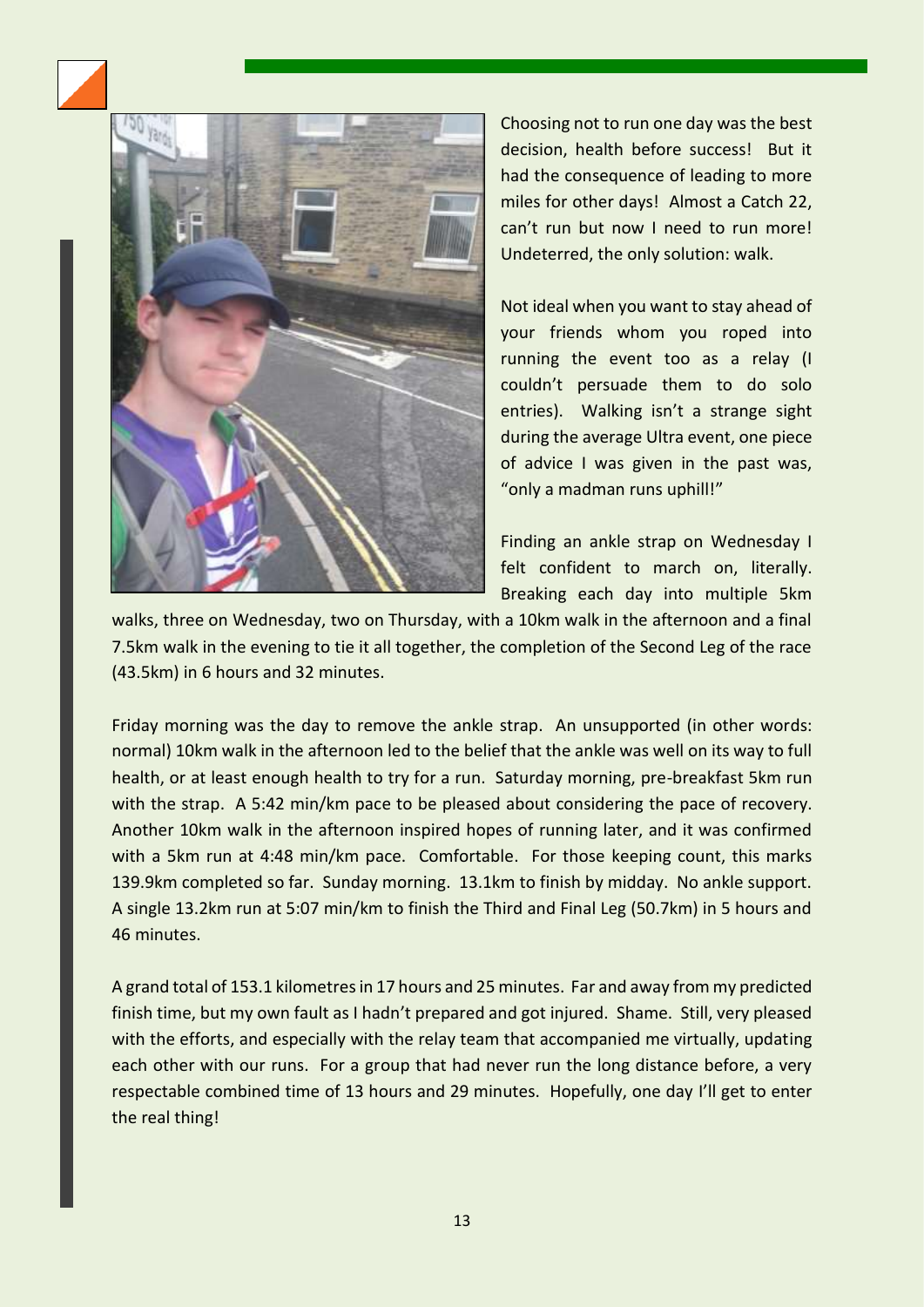

### **Planning Roundhay – Ian Furlong**

<span id="page-13-0"></span>It was great to see so many runners enjoying the three courses at Roundhay at the first 'normal' event since lockdown began. Following the British Orienteering guidelines presented a few minor challenges with the course planning, but nothing that impacted on the ability to set a varied and challenging course. We had to organise two start sections, so runners could be well spaced throughout the start window and I had to be careful to avoid runners passing by each other too much. In addition, I tried to avoid the more popular areas of the park, hence why I opted to avoid the main lake and take runners on many of the smaller trails to the North of the park.

#### **The Green and Short Green Courses**



These both shared a common central section, but the full-length green added a bit more distance and height to the start and finish sections. Both included an early route choice (2-3), stay high but run a little longer, or take the hillier option. It looks like most runners opted for the high route past the small lake. I wanted to place the initial control (2) a bit lower down the slope to make the hilly route more appealing, but I failed to find a suitable control placement that didn't require significant updates to the map.

Once in the woods, some runners were caught out, even those with significant experience. There was very poor light in the woods, especially for later runners.

Then came the 'gorge'

crossings. I hope that opting to use the steep sides was not too much of a problem for runners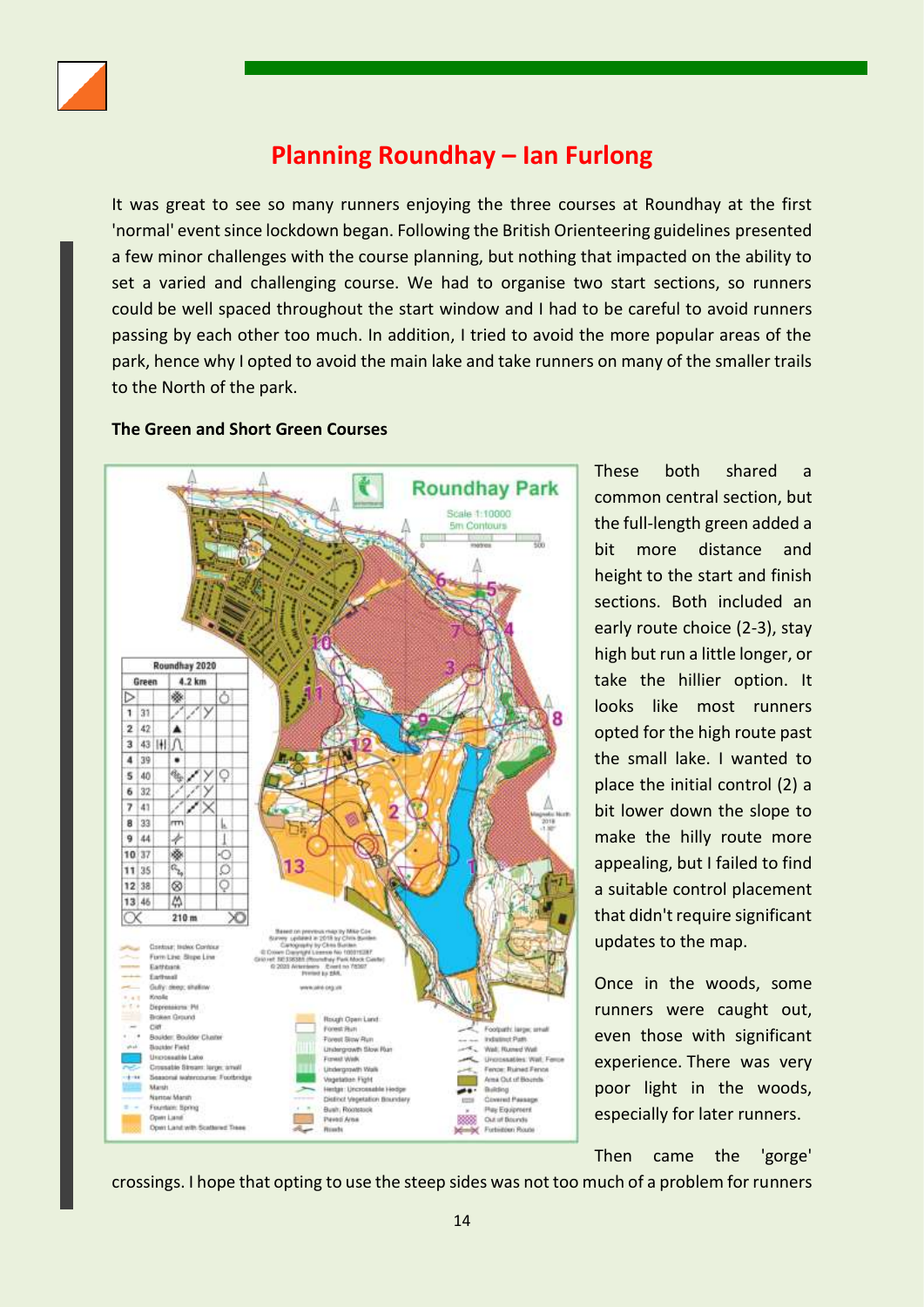

physically. I did my best to set up attack points that gave reasonably comfortable descents, although the significant rain in the days before the event didn't help!

I quite liked the three main choices of how to attack CP9. When I was watching runners arrive at this control (with Burt the dog on the lookout) it looks like people approached (and exited) this from all directions.



#### **The Orange Course**

This course was basically designed for Nicole (find out about her experience below). Relatively straight forward controls to find if you stay on the main paths, and rewarding for those prepared to cut a few corners (if they didn't get lost)!

Well done to all those who took part. Hopefully, we'll all get another chance in the not too distant future.